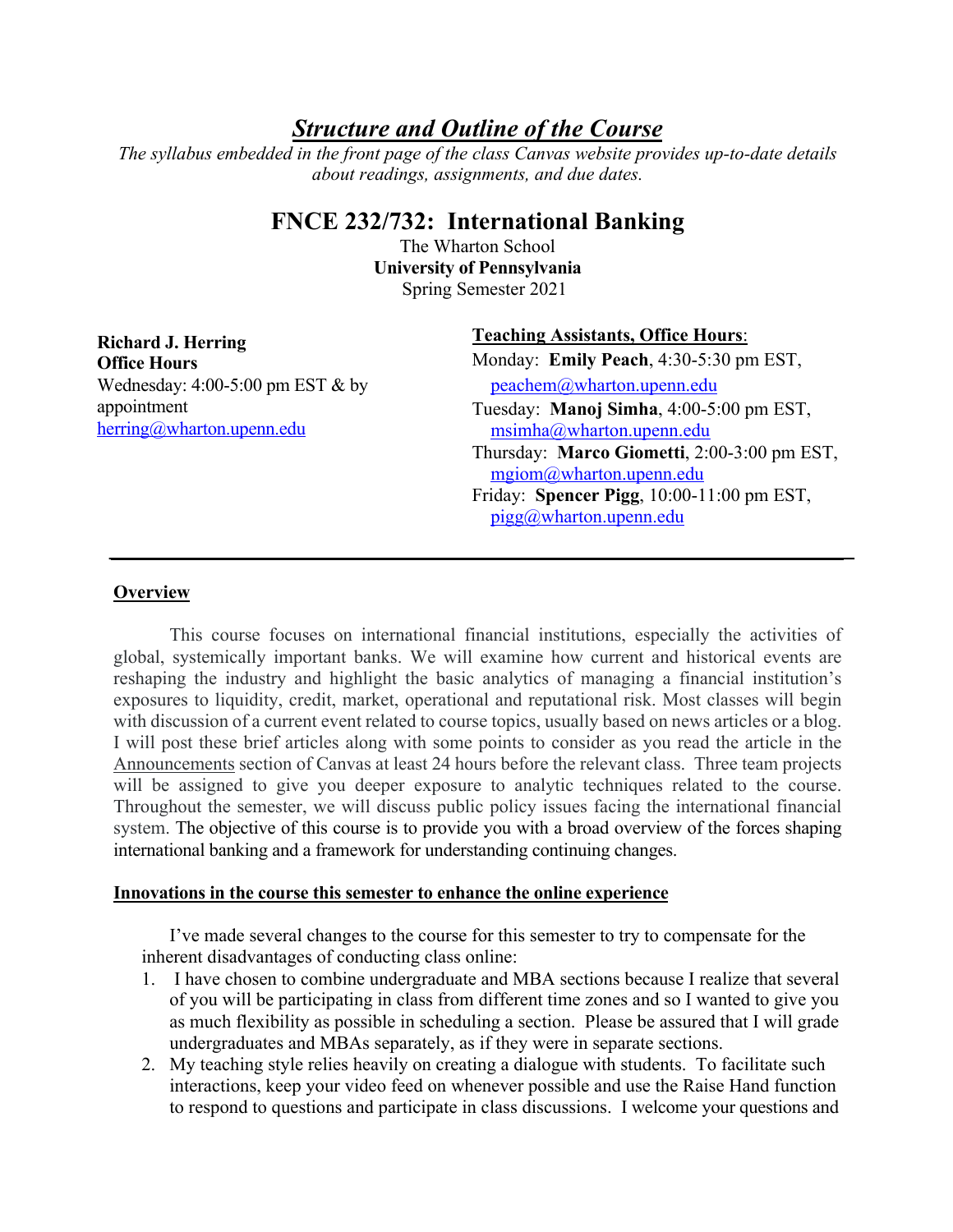comments. Indeed, your constructive classroom participation will help boost your grade if your final score is at a breakpoint in the distribution.

- 3. We have all become uncomfortably aware on the phenomenon of Zoom fatigue. For that reason, I will minimize extended lectures and attempt to vary the rhythm of activity in each class. I will experiment with the use of breakout rooms to give you an opportunity to get to know each other and encourage discussion.
- 4. As in past semesters, we will begin most classes with a discussion of some recent event related to what we are studying. I will distribute brief readings, usually taken from the Financial Times, Economist or Wall Street Journal along with questions to focus our discussion. I will aim to distribute this material at least 24 hours in advance.
- 5. I realize that participation in class discussions can be especially challenging under these circumstances and so I want to provide an additional way for you to demonstrate your active participation in class. Most days we will have a five-minute, automated quiz on Canvas in class, usually consisting of three straightforward multiple choice or True/False questions. In addition to providing you with an opportunity to demonstrate your participation in class, it will give me immediate feedback about whether I need to return to a topic because I have failed to make a point with sufficient clarity. Each quiz will be based on material presented in class that day and the questions will be quite straightforward. When I compute your final grade, I will discard your lowest four scores. The remaining scores will receive a weight of 15% in the determination of your aggregate final score.
- 6. In the past, the Student Lunch Program has provided me with the opportunity to meet participants informally, outside class. Not only do I enjoy getting to know you better, but it has proven to be an invaluable feedback mechanism for me as the course progresses. Of course, current circumstances rule out the lunch part of the experience, but I would like to create opportunities for us to meet informally in groups of 3-5 students. I will provide sign up lists for informal meetings at several different times over the semester so long as there is interest. It will, of course, be strictly optional.

#### **Structure of the Canvas Website and Textbook**

 The home page of Canvas integrates the reading list, lecture notes and other class materials with direct links to the underlying files or material on the web. Some readings and assignments will undoubtedly change over the semester as events warrant. You can find this *provisional reading list* linked to the **Syllabus** heading on the Canvas front page, but please note that it will **not** be updated during the semester. You should regard the syllabus embedded in the home page as definitive regarding assignments, readings, and deadlines.

We will use excerpts from *Financial Institutions Management*, *A Risk Management Approach*, by Saunders, Cornett and Erhemjamts as a basic reference, largely for the last half of the course. McGraw-Hill has assembled this book specifically for our class to provide you with a much cheaper alternative to the full textbook. If you have had no prior experience with the financial services industry or if you plan to build your career in the sector, however, you may want to acquire the complete 10<sup>th</sup> edition of the text. The version designed for our course will be available at the bookstore in a book titled *International Banking, FNCE-232/732* (Text), ISBN #978-1307670653. Or, if you prefer the eBook version, you can purchase it at: www.mcgrawhillcreate.com/shop by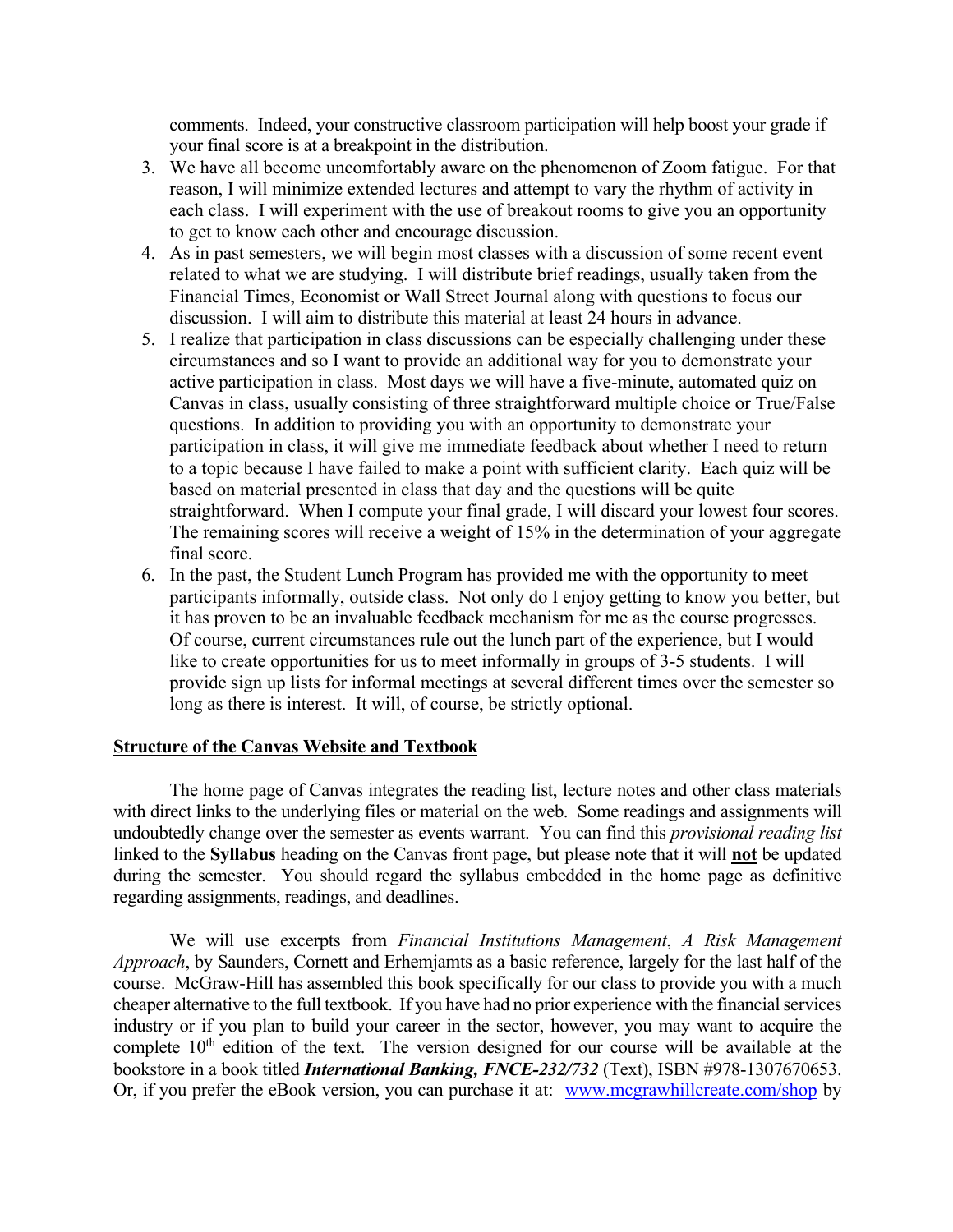entering FNCE 232/732 or ISBN # 9781307670660 in the search box and following the directions to download.

#### **Assignments**

I have provided several problem sets to help you think more deeply about the course material and enable you to gauge your progress. These will **not** be graded and thus should not be turned in, but you will have access to the correct answers soon after you draft your answer. Since some of the questions are from earlier exams, you will find it rewarding to work through them carefully.

The three team projects will be graded. Please use Canvas to form teams **no larger than five** to work on these projects and also to submit projects. Both sections of this course will be assigned the same projects and so please feel free to form teams that include students enrolled in the other section if you like.

The first project will involve using accounting and market data to compare the performance of two internationally active banks. This project will also take you into some of the more subtle details of understanding annual reports. The second project will require you to compute value at risk (VaR) measures for a bank portfolio. The third project involves evaluating a bank's balance sheet and income statement under alternative stress scenarios, an approach that has become a fundamental technique of risk analysis and regulation.

International banking is an especially dynamic sector of the financial services industry and so I urge you to follow current developments in the *Financial Times*, *Wall Street Journal*, or *The New York Times*. In addition, you may find it helpful to browse through some of the many periodicals that focus on banking or international finance such as *The American Banker, The Economist, Euromoney, The Financial Regulator, Global Finance, The International Economy, The Institutional Investor* (International Edition), and *Risk.* And you will undoubtedly want to sample some of the evergrowing number of blogs, some of which are collected and linked on Canvas under the heading **Blogs and Glossary**. This list of these resources is a collaborative effort, so if you have found something useful that is not on the list (or a web link that is broken), please let me know and we will update the list.

To provide you with an incentive to follow current events, roughly every two weeks you will be asked to submit an article (or blog) you have read that relates to concepts we have discussed in class along with your critical evaluation of the implications of the article. Your choice may illustrate a concept we have discussed in class or it may raise questions about conclusions reached in class. In either case, you should **type two concise paragraphs** explaining the relationship between the article and the course material we are discussing currently or in the past and your evaluation of its implications. This exercise should be undertaken individually (not in teams) and must be turned in via Canvas on (or before) the date specified. Some of the most interesting articles will be posted in the Current Events folder on Canvas and discussed in class. Please note I have designed this exercise to sharpen your writing skills as well as to enhance your understanding of current developments. The folder linked to **Current Events Writing Assignment** near the top of the front page explains the rules you should follow to improve the clarity of your writing as well as a sample submission. These rules may seem to be an annoying constraint at first, but by the end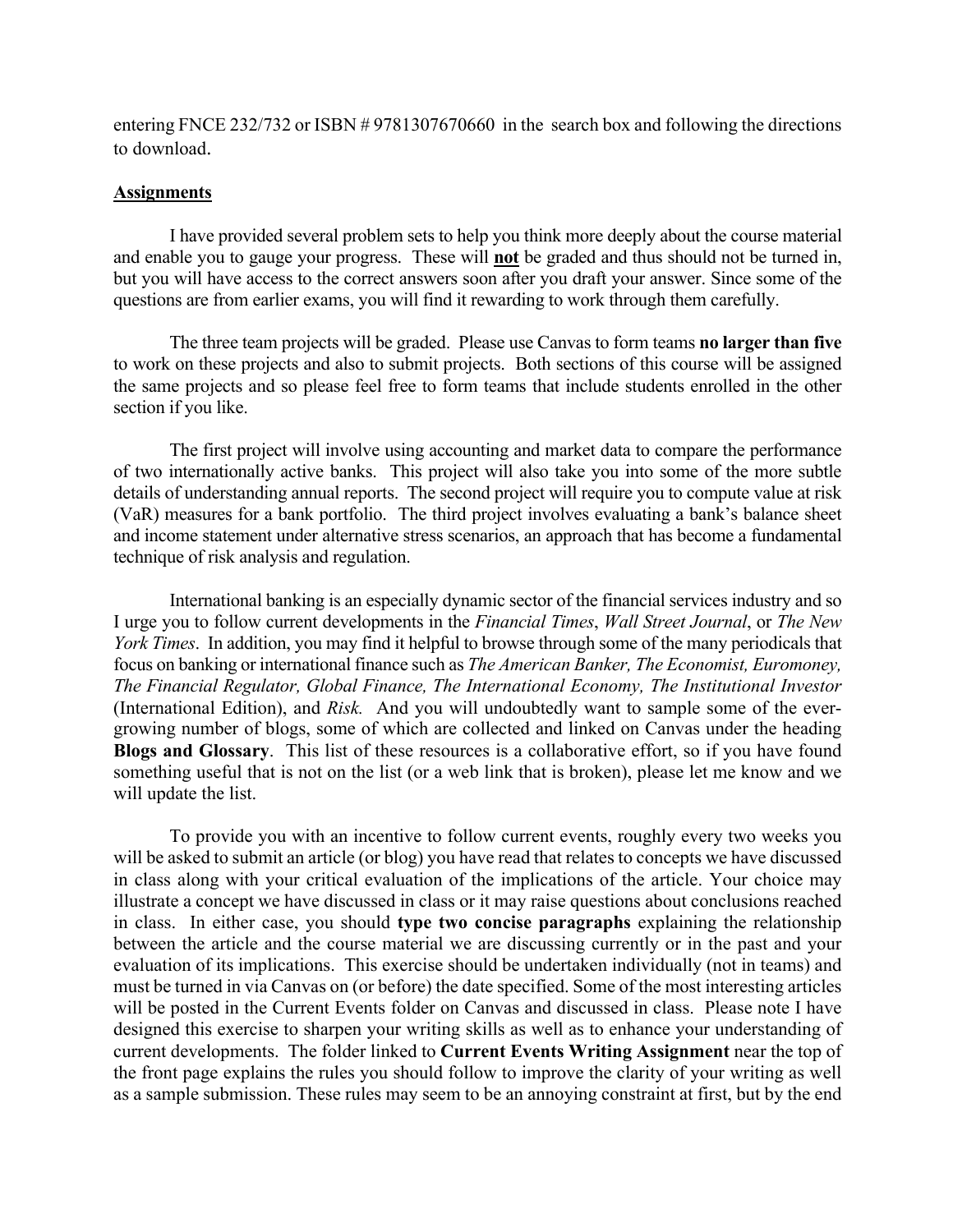of the course, students generally feel that they have improved their ability to write concise, effective memos.

The two mid-term exams will be administered through Canvas. You will be given 2 hours over a designated 24-hour period to complete the exam. You may choose to take the exam at any time over that period, but once you start the exam you must complete it within the 2-hour limit. Unlike the quizzes which will be multiple choice and/or True/False, the exams will require brief answers and require critical thinking. The exams will be open book. You may consult your notes and readings, **but not other people**. The University Honor Code continues to apply.

The first mid-term examination will available on **Wednesday, March 3 in a two-hour interval of your choice from 12:00 am to 11:59 pm EST**. The second mid-term exam **will not** be cumulative**,** and we will not have a final exam. The second mid-term will be available on **Wednesday, April 28 in a two-hour interval of your choice from 12:00 am to 11:59 pm EST**.

A Canvas folder contains mid-term exams (along with answers) for the past two years. I have posted them for two reasons: (1) These exams can help you judge quickly whether this course fits your needs and interests. If you find these concepts do not interest you, this course is not a good fit. (2) These exams also indicate the *kind* of questions I am likely to pose. Please be aware, however, that the course does change from year to year regarding concepts covered, the emphasis placed on particular topics and the current events covered and so the questions on the exam you take will be different. Resist the temptation to study for the exams by focusing mainly on the sample exams rather than reviewing what we do in class. Please note these exams emphasize *critical thinking*, not memorization or computation.

Your grade will depend on your final score weighted as follows:

**27%** for the combined three team projects

- **8%** for your analyses of current events
- **25%** for your grade on the first mid-term exam
- **25%** for your grade on the second mid-term exam
- **15%** for class participation based on your performance on the brief in-class quizzes (I will drop the lowest four scores on your quizzes in computing your average.)

## **Topical Outline of the Course**

## **I. An Overview of the Business of Banking**

- A. The Evolution of Banks and Financial Intermediation
- B. How Banks Generate Profits (usually)
- C. The Role of Capital in Banks
	- 1. Conceptual Issues
	- 2. Accounting and Regulatory Issues

#### **II. Measuring and Managing Risk**

- A. Reputational Risk
- B. VaR and the Revolution in Financial Risk Management
- C. The Management of Credit Risk